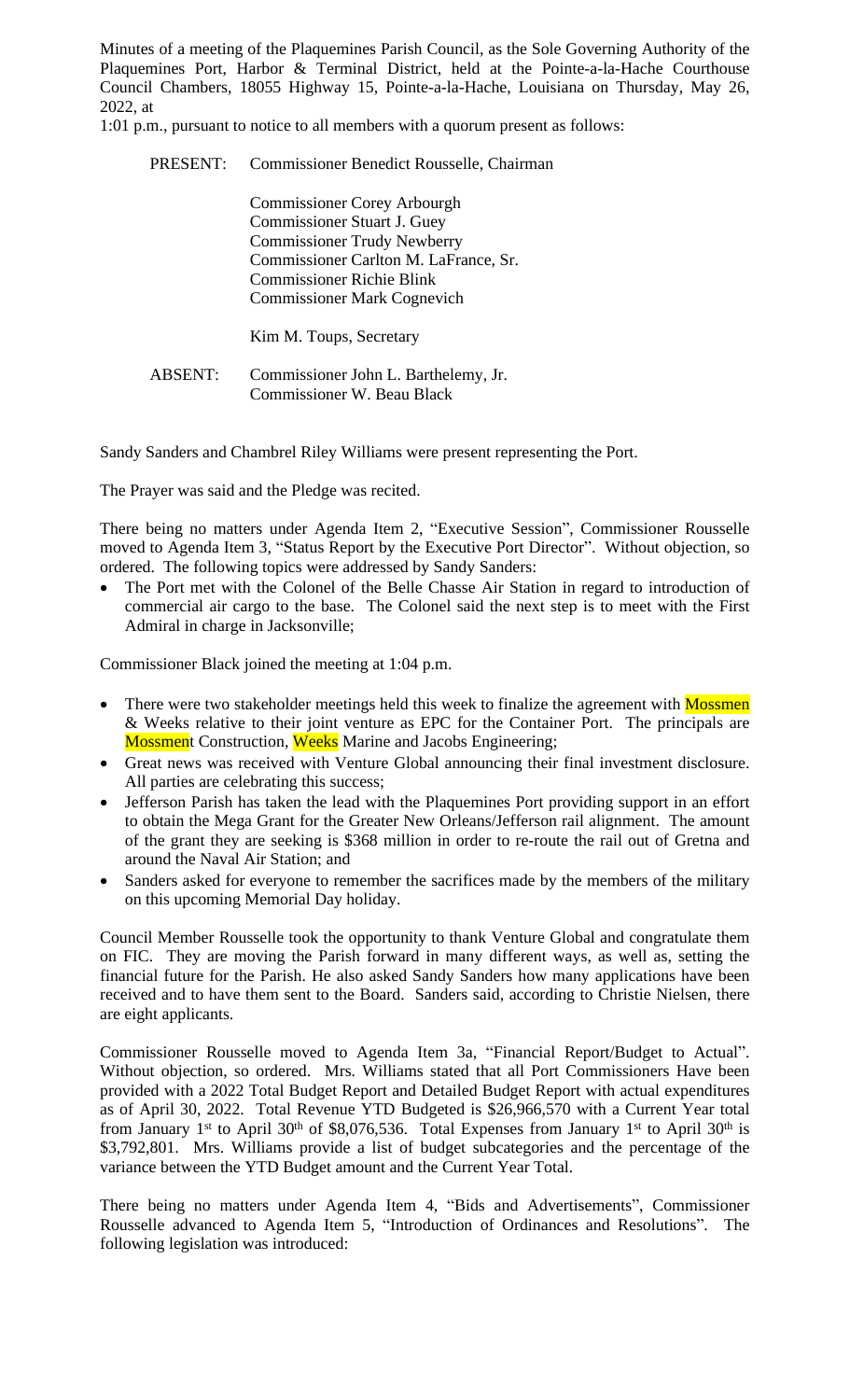1. A Resolution approving and authorizing Benedict Rousselle, Port Chairman, Maynard J. Sanders, Port Executive Director, and Chambrel Riley-Williams, Port Director of Finance, to execute a Louisiana Compliance Questionnaire to Camnetar and Company, CPA's; and otherwise to provide with respect thereto. COMMISSIONER NEWBERRY

Commissioner Rousselle moved to Agenda Item 6, "Ordinances and Resolutions on second reading and final passage". Without objection, so ordered.

There were no legislation under Agenda Item 6a.

Agenda Item 6b, "A Resolution acknowledging climate change as a threat to both Plaquemines Parish residents and the Parish's economic interests; expressing the Plaquemines Parish Council's intent to take measures to enhance community resilience to hurricanes and storms through the support of coastal restoration and hazard risk mitigation programs; expressing the Plaquemines Parish Council's support and incentivizing the development of solar and wind projects as part of the Parish's broader economic development plans; and otherwise to provide with respect thereto" was deferred.

# RESOLUTION NO. 22-139

On motion of Commissioner Rousselle, seconded by Commissioner LaFrance, and on roll call all members present and voting "YES", except Commissioner Barthelemy who was "ABSENT", the following Resolution was adopted:

A Resolution authorizing Maynard J. "Sandy" Sanders, Executive Director of the Plaquemines Port, Harbor & Terminal District, to enter into a professional service agreement for the purposes of engineering and design services with LA DOTD; and otherwise to provide with respect thereto.

WHEREAS, the Plaquemines Port, Harbor & Terminal District has need of certain professional services which benefits Port development; and

WHEREAS, the Plaquemines Port, Harbor and Terminal District seeks to enter into an agreement with LA DOTD to provide engineering and construction services for ferry projects in Plaquemines Parish;

# NOW, THEREFORE:

BE IT RESOLVED BY THE PLAQUEMINES PARISH COUNCIL AS THE SOLE GOVERNING AUTHORITY OF THE PLAQUEMINES PORT, HARBOR & TERMINAL DISTRICT THAT it hereby authorizes Maynard J. "Sandy" Sanders, Executive Director of the Plaquemines Port, Harbor & Terminal District, to enter into a professional services agreement with LA DOTD to provide engineering and construction services, engineering design, environmental, permitting, preparation of specifications and construction bid packages, and other related services for ferry projects in Plaquemines Parish.

BE IT FURTHER RESOLVED BY THE PLAQUEMINES PARISH COUNCIL AS THE SOLE GOVERNING AUTHORITY OF THE PLAQUEMINES PORT, HARBOR & TERMINAL DISTRICT THAT the Secretary of this Council is hereby authorized and directed to immediately certify and release this Resolution and that Port employees and officials are authorized to carry out the purposes of this Resolution, both without further reading and approval by the Plaquemines Parish Council.

# ORDINANCE NO. 22-61

The following Ordinance was offered by Commissioner Rousselle who moved its adoption:

An Ordinance to amend the Plaquemines Port, Harbor & Terminal District's 2022 Revenue & Operating Expenditure Budget; and otherwise to provide with respect thereto.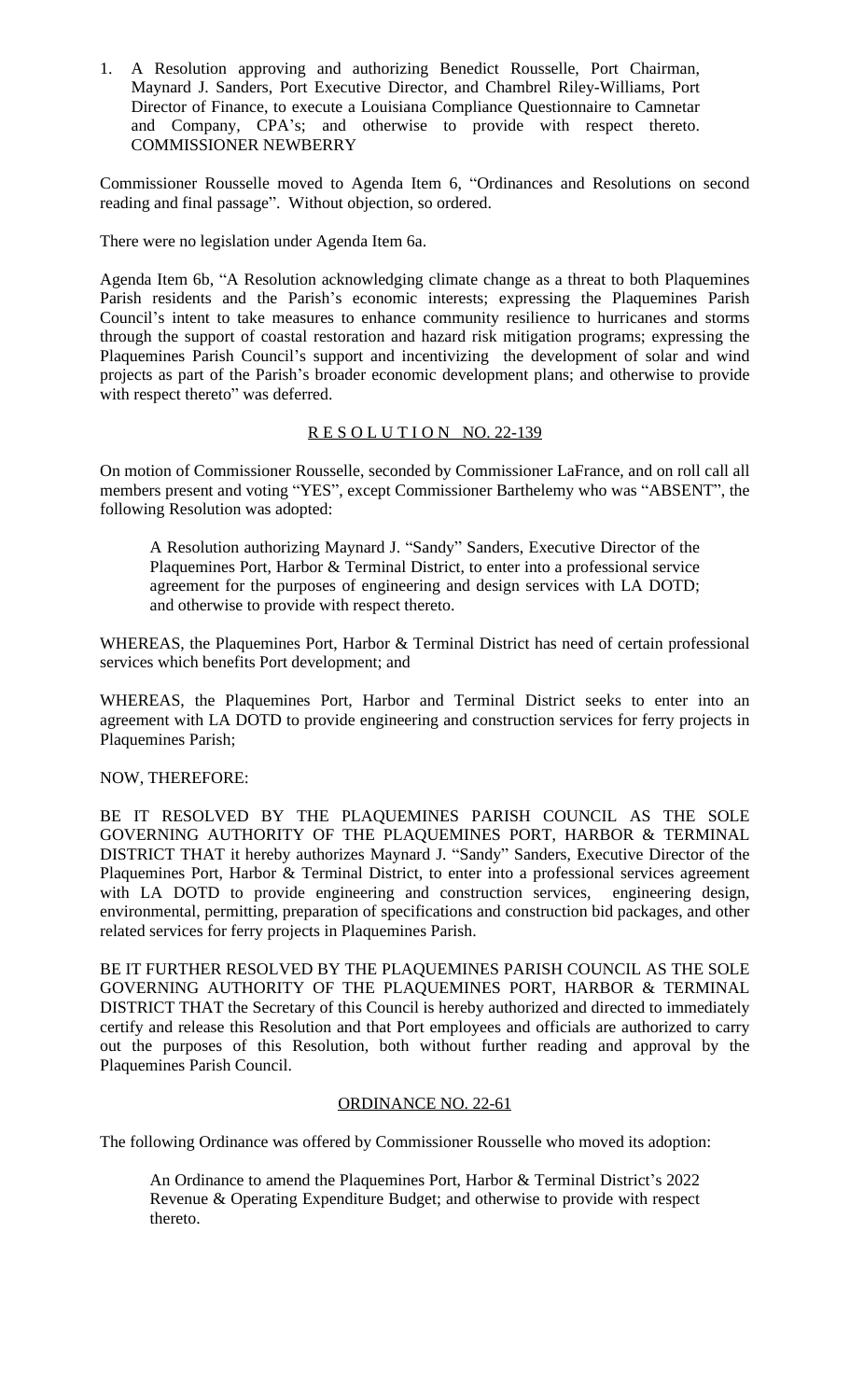WHEREAS, the Port was awarded a Fiscal Year 2018 Port Security Grant in the amount of \$36,750 for a Port Security Mobile Trailer; and

WHEREAS, the Port accepted Satellite Shelters bid on May 12, 2022, in the amount of \$62,446, as a result of the Port's Public Bid #22-3; and

WHEREAS, amendments to the 2022 Revenue & Operating Expenditure Budget in the amount of \$25,696 is necessary to complete funding for the Port's Maritime Security Trailer;

## NOW, THEREFORE:

# BE IT ORDAINED BY THE PLAQUEMINES PARISH COUNCIL AS THE SOLE GOVERNING AUTHORITY OF THE PLAQUEMINES PORT, HARBOR & TERMINAL DISTRICT THAT:

#### SECTION<sub>1</sub>

The Plaquemines Port, Harbor & Terminal District's 2022 Operating Expenditure Budget is amended by appropriating \$25,696 from the Unrestricted Fund Balance as follows:

## **445 Plaquemines Port, Harbor & Terminal District Fund 496 Port Security Grant Program**

2471 PSGP- Security Mobile Trailer 565.845 Equipment- Mobile Trailer Inc 25,696

#### SECTION 2

The Secretary of this Council is hereby authorized and directed to immediately certify and release this Ordinance and that Parish employees and officials are authorized to carry out the purposes of this Ordinance, both without further reading and approval by the Plaquemines Parish Council.

WHEREUPON, in open session the above Ordinance was read and considered section by section and as a whole.

Council Member Newberry seconded the motion to adopt the Ordinance.

The foregoing Ordinance having been submitted to a vote; the vote resulted as follows:

YEAS: Council Members W. Beau Black, Corey Arbourgh, Stuart J. Guey, Benedict Rousselle, Trudy Newberry, Carlton M. LaFrance, Richie Blink and Mark Cognevich

NAYS: None

ABSENT: Council Member John L. Barthelemy, Jr.

PRESENT BUT NOT VOTING: None

And the Ordinance was adopted on this the 27<sup>th</sup> day of May, 2022.

Commissioner Rousselle moved to Agenda Item 7, "New Business". Without objection, so ordered. There were no items listed under "New Business".

Commissioner Rousselle moved to Agenda Item 8, "Approval of the Minutes". Without objection, so ordered.

### R E S O L U T I O N NO. 22-139

On motion of Commissioner Cognevich, seconded by Commissioner Blink and on roll call all members present voting "YES", except Commissioner Barthelemy who was "ABSENT", the following Resolution was adopted:

BE IT RESOLVED BY THE PLAQUEMINES PARISH COUNCIL AS THE SOLE GOVERNING AUTHORITY OF THE PLAQUEMINES PORT, HARBOR & TERMINAL DISTRICT THAT it hereby approves the minutes of the May 12, 2022, regular Port Meeting as